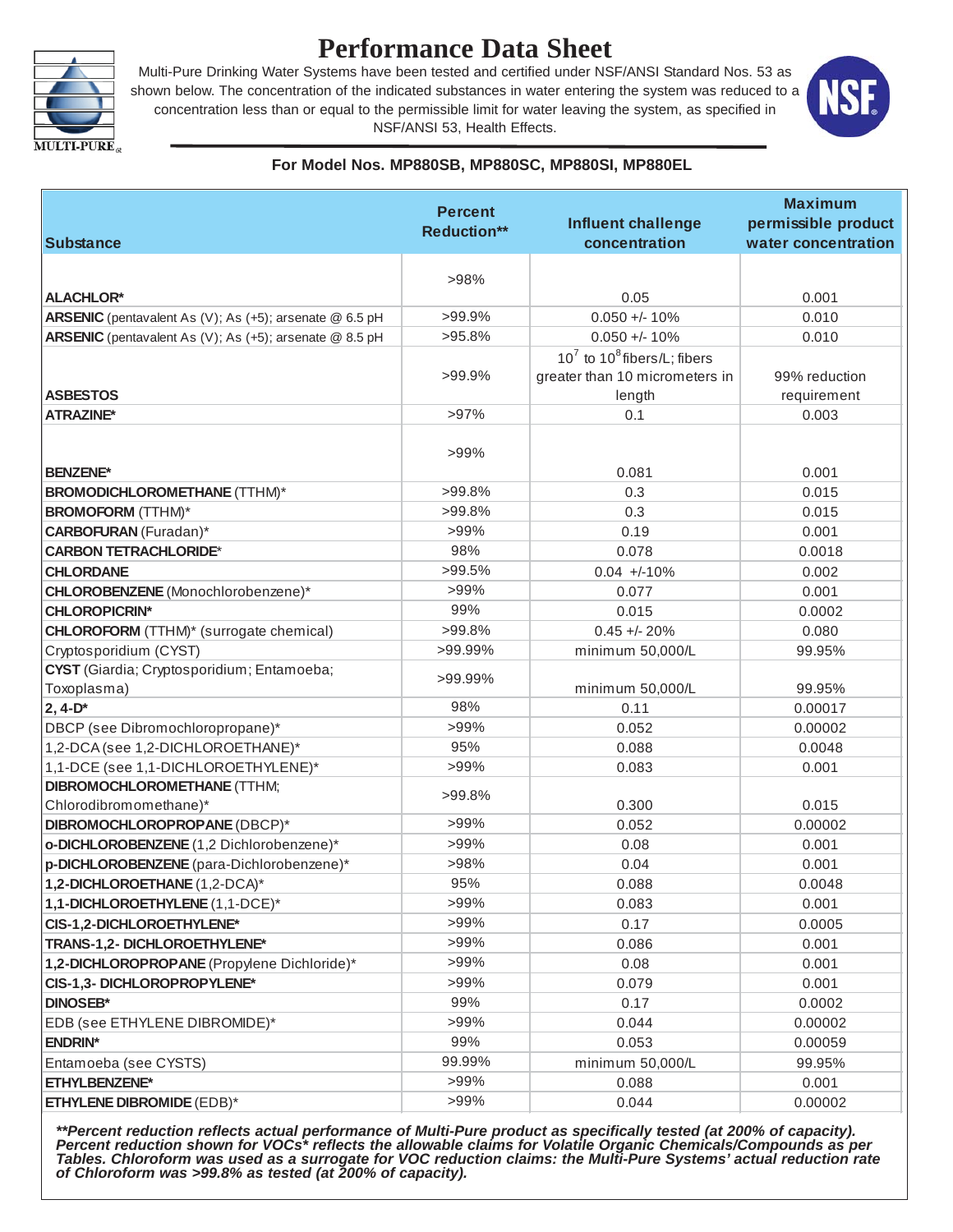|                                                  | <b>Percent</b>     |                           | <b>Maximum</b>      |
|--------------------------------------------------|--------------------|---------------------------|---------------------|
|                                                  |                    | <b>Influent challenge</b> | permissible product |
| <b>Substance</b>                                 | <b>Reduction**</b> | concentration             | water concentration |
| Furadan (see CARBOFURAN)*                        | >99%               | 0.19                      | 0.001               |
| Giardia Lamblia (see CYST)                       | >99.99%            | minimum 50,000/L          | 99.95%              |
| <b>HALOACETONITRILES (HAN)*</b>                  |                    |                           |                     |
| <b>BROMOCHLOROACETONITRILE</b>                   | 98%                | 0.022                     | 0.0005              |
|                                                  | 98%                |                           |                     |
| <b>DIBROMOACETONITRILE</b>                       |                    | 0.024                     | 0.0006              |
| <b>DICHLOROACETONITRILE</b>                      | 98%                | 0.0096                    | 0.0002              |
| <b>TRICHLOROACETONITRILE</b>                     | 98%                | 0.015                     | 0.0003              |
| <b>HALOKETONES (HK):*</b>                        |                    |                           |                     |
| 1,1-DICHLORO-2-PROPANONE                         | 99%                | 0.0072                    | 0.0001              |
| 1,1,1-TRICHLORO-2-PROPANONE                      | 96%                | 0.0082                    | 0.0003              |
| <b>HEPTACHLOR*</b>                               | >99%               | 0.08                      | 0.0004              |
| <b>HEPTACHLOR EPOXIDE*</b>                       | 98%                | 0.0107                    | 0.0002              |
| HEXACHLOROBUTADIENE (Perchlorobutadiene)*        | >98%               | 0.044                     | 0.001               |
| HEXACHLOROCYCLOPENTADIENE*                       | $>99\%$            | 0.060                     | 0.000002            |
| <b>LEAD</b> ( $pH 6.5$ )                         | >99.99%            | $0.15 +/- 10%$            | 0.010               |
| <b>LEAD</b> ( $pH 8.5$ )                         | >99.99%            | $0.15 +/- 10%$            | 0.010               |
| LINDANE*                                         | >99%               | 0.055                     | 0.00001             |
| <b>MERCURY</b> (pH 6.5)                          | >99.99%            | $0.006 +/- 10%$           | 0.002               |
| <b>MERCURY</b> (pH 8.5)                          | >99.99%            | $0.006 +/- 10%$           | 0.002               |
|                                                  | $>99\%$            |                           |                     |
| <b>METHOXYCHLOR*</b>                             |                    | 0.050                     | 0.0001              |
| Methylbenzene (see TOLUENE)*                     | >99%               | 0.078                     | 0.001               |
| Monochlorobenzene (see CHLOROBENZENE)*           | $>99\%$            | 0.077                     | 0.001               |
| <b>MTBE</b> (methyl tert-butyl ether)            | >96.6%             | $0.015 + - 20%$           | 0.005               |
|                                                  | $>97\%$            |                           |                     |
| POLYCHLORINATED BIPHENYLS (PCBs, Aroclor 1260)   |                    | $0.01 +/- 10%$            | 0.0005              |
| PCE (see TETRACHLOROETHYLENE)*                   | $>99\%$            | 0.081                     | 0.001               |
| PENTACHLOROPHENOL*                               | >99%               | 0.096                     | 0.001               |
|                                                  | >98%               |                           |                     |
| Perchlorobutadiene (see HEXACHLOROBUTADIENE)*    |                    | 0.044                     | 0.001               |
|                                                  | $>99\%$            |                           |                     |
| Propylene Dichloride (see 1,2 -DICHLOROPROPANE)* |                    | 0.080                     | 0.001               |
| SIMAZINE*                                        | $>97\%$            | 0.120                     | 0.004               |
| Silvex (see 2,4,5-TP)*                           | 99%                | 0.270                     | 0.0016              |
| <b>STYRENE</b> (Vinylbenzene)*                   | $>99\%$            | 0.15                      | 0.0005              |
| 1,1,1-TCA (see 1,1,1 - TRICHLOROETHANE)*         | 95%                | 0.084                     | 0.0046              |
| TCE (see TRICHLOROETHYLENE)*                     | >99%               | 0.180                     | 0.0010              |
| 1,1,2,2- TETRACHLOROETHANE*                      | >99%               | 0.081                     | 0.001               |
| TETRACHLOROETHYLENE*                             | >99%               | 0.081                     | 0.001               |
| TOLUENE (Methylbenzene)*                         | >99%               | 0.078                     | 0.001               |
| <b>TOXAPHENE</b>                                 | >92.9%             | $0.015 +/- 10%$           | 0.003               |
| Toxoplasma (see CYSTS)                           | 99.99%             | minimum 50,000/L          | 99.95%              |
| $2,4,5$ -TP (Silvex)*                            | 99%                | 0.270                     | 0.0016              |
| <b>TRIBROMOACETIC ACID*</b>                      |                    |                           |                     |
|                                                  |                    | 0.042                     | 0.001               |
| 1,2,4 TRICHLOROBENZENE (Unsymtrichlorobenzene)*  | $>99\%$            | 0.160                     | 0.0005              |
|                                                  |                    |                           |                     |
| 1,1,1-TRICHLOROETHANE (1,1,1-TCA)*               | 95%                | 0.084                     | 0.0046              |
| 1,1,2-TRICHLOROETHANE*                           | $>99\%$            | 0.150                     | 0.0005              |
| TRICHLOROETHYLENE (TCE)*                         | >99%               | 0.180                     | 0.0010              |
|                                                  |                    |                           |                     |
| TRIHALOMETHANES (TTHM) (Chloroform; Bromoform;   | >99.8%             |                           |                     |
| Bromodichloromethane; Dibromochloromethane)      |                    | $0.45 +/- 20%$            | 0.080               |
| <b>TURBIDITY</b>                                 | >99%               | 11 +/- NTU                | 0.5 NTU             |
| Unsym-Trichlorobenzene (see 1,2,4-               | >99%               |                           |                     |
| TRICHLOROBENZENE)*                               |                    | 0.160                     | 0.0005              |
| Vinylbenzene (see STYRENE)*                      | >99%               | 0.150                     | 0.0005              |
|                                                  |                    |                           |                     |
| <b>XYLENES</b> (TOTAL)*                          | $>99\%$            | 0.070                     | 0.001               |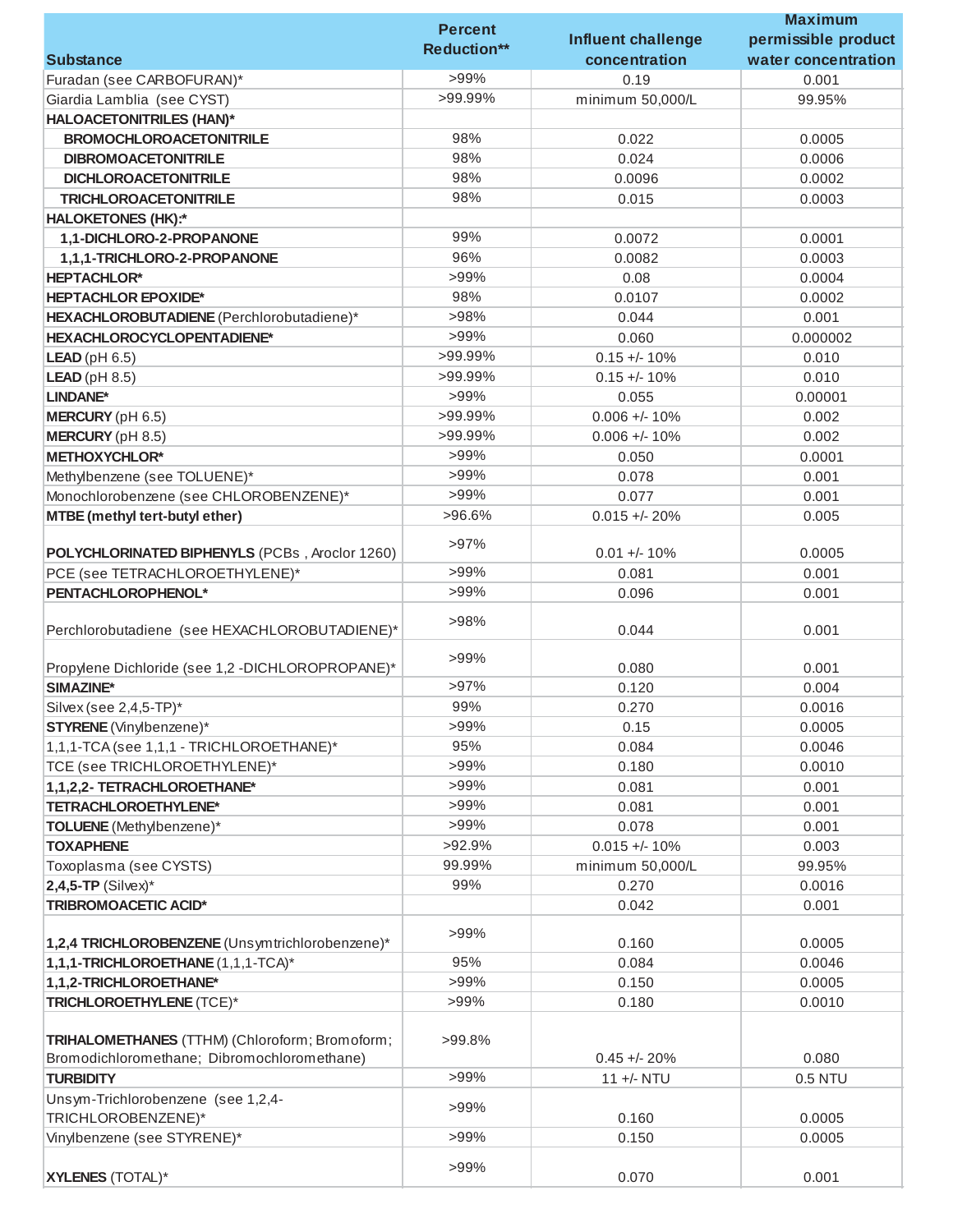### **NSF/ANSI 42 - Aesthetic Effects**

The System has been tested according to NSF/ANSI Standard 42 for the reduction of the following substances. The concentration of the indicated substances in water entering the system was reduced to a concentration less than or equal to the permissible limit for water leaving the system.

| <b>Substance</b>                                                                          | <b>Percent</b><br><b>Reduction**</b> | <b>Influent challenge</b><br>concentration | <b>Maximum</b><br>permissible product<br>water concentration |
|-------------------------------------------------------------------------------------------|--------------------------------------|--------------------------------------------|--------------------------------------------------------------|
| <b>CHLORAMINE as Aesthetic Effect (As</b><br>Monochloramine)                              | $>98.3\%$                            | 3.0 mg/L +/- 10%                           | 0.001                                                        |
| <b>CHLORINE as Aesthetic Effect</b>                                                       | 99%                                  | 2.0 Mg/L +/- $10\%$                        | $>$ or = 75%                                                 |
| <b>PARTICULATE, (Nominal Particulate Reduction, Class</b><br>$ I,$ Particles 0.5 TO <1 UM | Class $1 > 99\%$                     | At Least 10,000 particles/mL               | $>$ or = 85%                                                 |

Note: This addresses the U.S. Environmental Protection Agency (EPA) Primary and Secondary Drinking Water Regulations in effect at its time of publication, they relate to Multi-Pure's performance in conformance to the industry performance criteria. These regulations are continually being updated at the Federal level. Accordingly, this list of MCLs will be reviewed and amended when appropriate. Please see sales brochure for list of product certifications.

#### FOOTNOTES:

- 1. Multi-Pure Drinking Water Systems have been certified, as indicated, by NSF International for compliance to NSF/ANSI Standard Nos. 42 & 53.
- 2. The Multi-Pure Drinking Water Systems have been certified by the State of California Department of Public Health for the reduction of specific contaminants listed herein.
- 3. Chloroform was used as a surrogate for claims of reduction of VOCs. Multi-Pure Systems tested at >99.8% actual reduction of Chloroform. Percent reduction shown herein reflects the allowable claims for VOCs as per tables in the Standard.
- 4. The systems have been tested for the treatment of water containing pentavalent arsenic.
- 5. Do not use with water that is microbiologically unsafe or of unknown quality without adequate disinfection before or after the system. Systems certified for cyst reduction may be used on disinfected water that may contain filterable cysts.
- 6. Filter life will vary in proportion to the amount of water used and the level of impurities in the water being processed. For optimum performance, it is essential that the filter be replaced on a regularly scheduled basis as follows: (a) annually; (b) when the unit's rated capacity has been reached; (c) the flow rate diminishes; (d) the filter becomes saturated with bad tastes and odors.
- 7. Model No. MP880EL includes a capacity monitor that automatically flashes a yellow light when it is time to replace your filter.
- 8. Multi-Pure Drinking Water System Housings are warranted for Lifetime (provided that the filter be replaced at least once a year); all exterior hoses and attachments to the System are warranted for one year. Please see the Owner's Manual for complete product guarantee and warranty information.
- 9. Please see the Owner's Manual for installation instructions and operating procedures.
- 10. In compliance with New York law, it is recommended that before purchasing a water treatment system, NY residents have their water supply tested to determine their actual water treatment needs. Please compare the capabilities of the Multi-Pure unit with your actual water treatment needs.
- 11. Check for compliance with state and local laws and regulations.
- 12. While testing was performed under standard laboratory conditions, actual performance may vary.
- 13. The list of substances which the treatment device reduces does not necessarily mean that these substances are present in your water.





MP880SB MP880SC

| <b>Operational Specifications</b>          | <b>MP880SB</b>                  | <b>MP880SC</b>                          | <b>MP880SI</b>                  | <b>MP880EL</b>                          |
|--------------------------------------------|---------------------------------|-----------------------------------------|---------------------------------|-----------------------------------------|
| Approximate Service Capacity (6)           | 600 Gallons                     | 600 Gallons                             | 600 Gallons                     | 960 Gallons                             |
| Replacement Filter Model No./ Approx. Cost | CB11AS/\$110                    | CB11AS/\$110                            | CB11AS/\$110                    | CB11AS/\$110                            |
| Approximate Flow Rate @ 60 psi             | $1.0$ gpm                       | $1.0$ gpm                               | $1.0$ gpm                       | $1.0$ gpm                               |
| Maximum Water Pressure                     |                                 | 100 psi/7.03 kg/cm2 100 psi/7.03 kg/cm2 |                                 | 100 psi/7.03 kg/cm2 100 psi/7.03 kg/cm2 |
| Minimum Water Pressure                     | 30 psi/2.1 kg/cm2               | 30 psi/2.1 kg/cm2                       | 30 psi/2.1 kg/cm2               | 30 psi/2.1 kg/cm2                       |
| <b>Maximum Operating Temperature</b>       | $100^{\circ}$ F/38 $^{\circ}$ C | $100^{\circ}$ F/38 $^{\circ}$ C         | $100^{\circ}$ F/38 $^{\circ}$ C | $100^{\circ}$ F/38 $^{\circ}$ C         |
|                                            | for cold water use              | for cold water use                      | for cold water use              | for cold water use                      |
| Minimum Operating Temperature              | $32^{\circ}F/0^{\circ}C$        | $32^{\circ}F/0^{\circ}C$                | $32^{\circ}F/0^{\circ}C$        | $32^{\circ}F/0^{\circ}C$                |